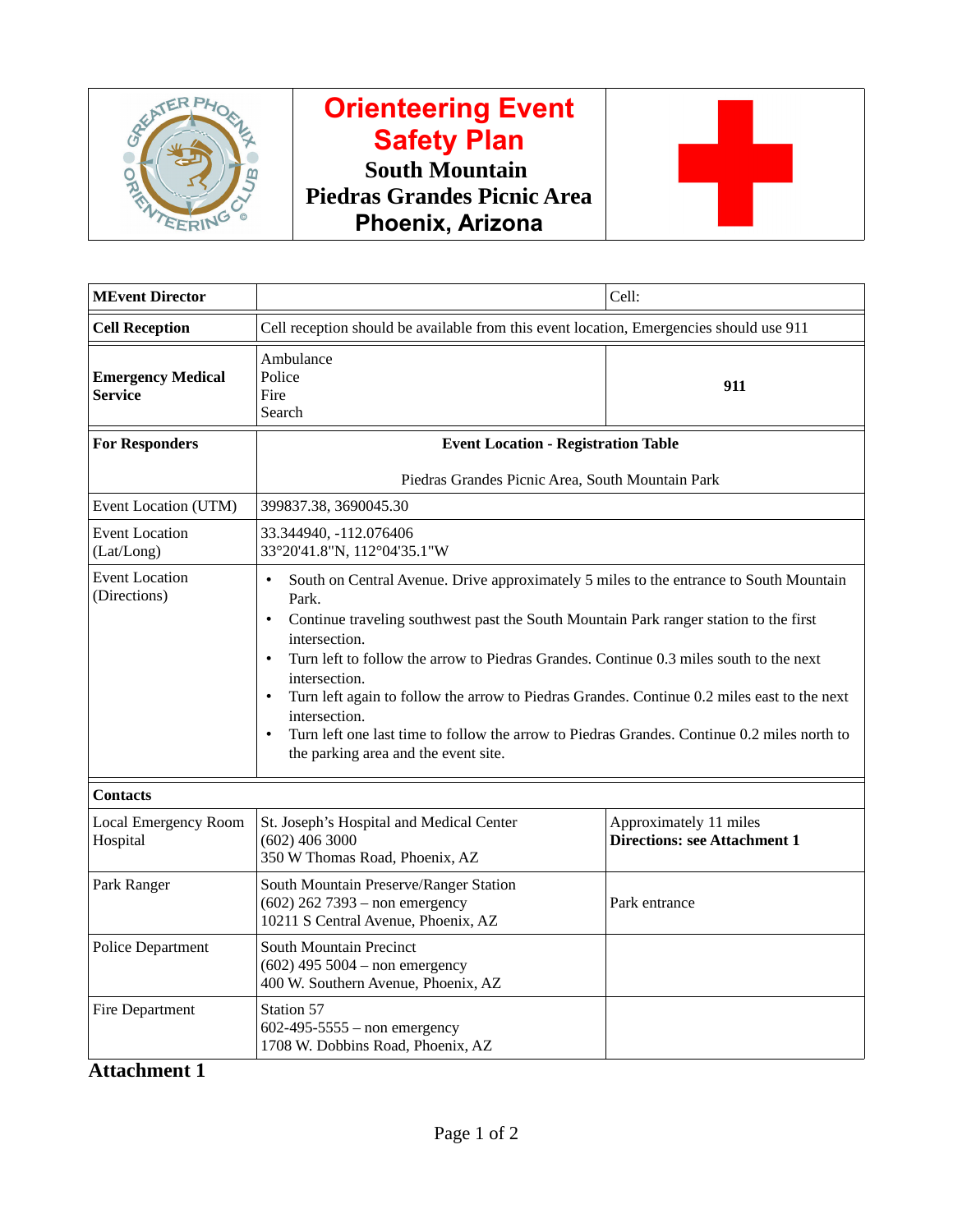

**Map to Local Emergency Hospital**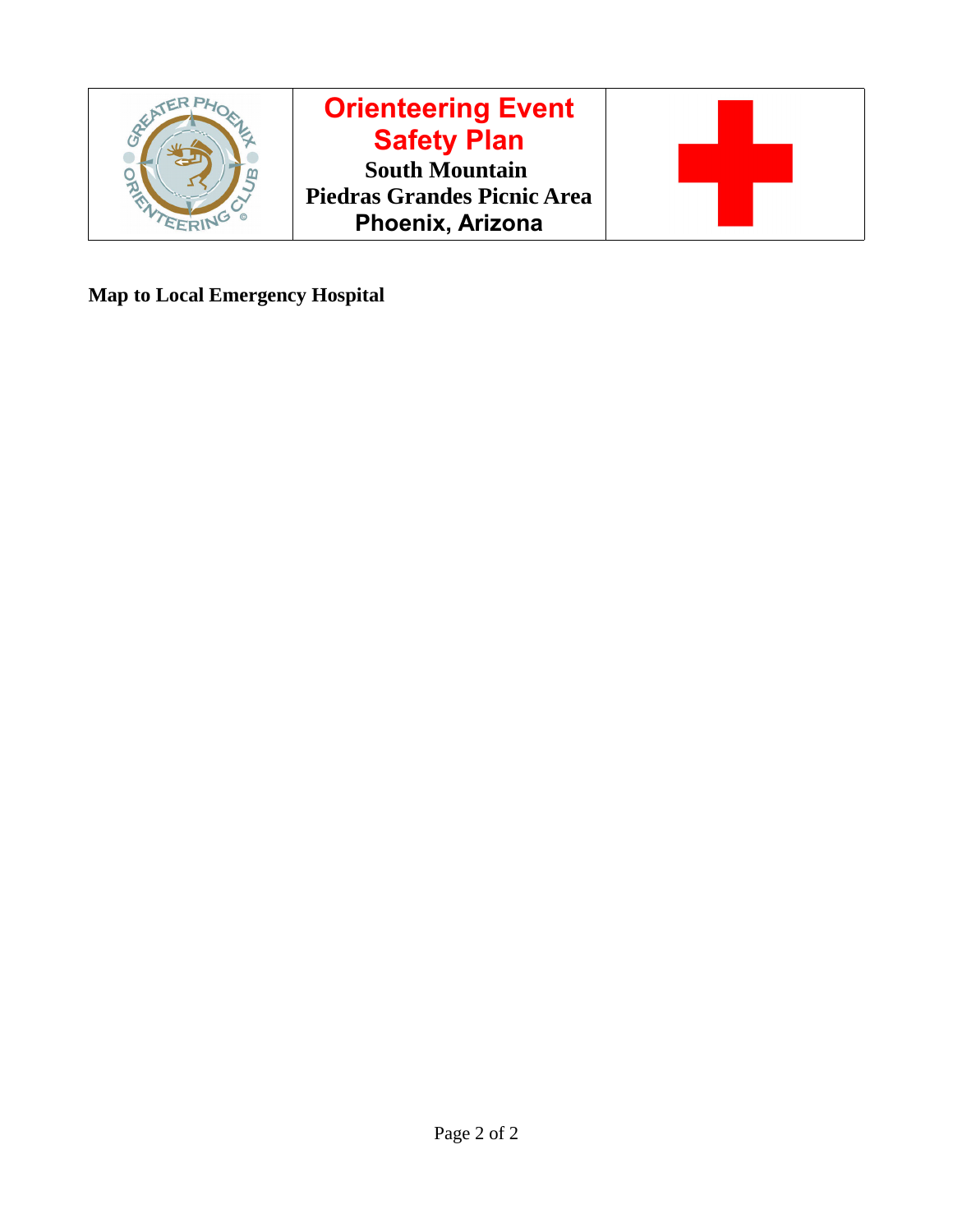

Phoenix S Mountain Park, Phoenix, AZ 85042 to St Drive 11.2 miles, 30 min

### Phoenix S Mountain Park

Phoenix, AZ 85042

#### Take S Central Ave to W Baseline Rd

|   |              |                                                              | 10 min (3.3 mi)   |
|---|--------------|--------------------------------------------------------------|-------------------|
|   | $\mathbf{1}$ | Head northwest on Phoenix S Mountain Park toward Las Lomitas |                   |
|   |              |                                                              | 0.7 mi            |
| r |              | 2. Turn right onto S Central Ave                             |                   |
|   |              | <b>C</b> Pass by Dollar General (on the left in 1.9 mi)      |                   |
|   |              |                                                              | 2.5 mi            |
|   |              |                                                              |                   |
|   |              |                                                              |                   |
|   |              | Follow S 7th Ave to N 5th Ave                                |                   |
|   |              |                                                              | 20 min (7.7 mi)   |
|   |              | 3. Turn left onto W Baseline Rd                              |                   |
|   |              |                                                              |                   |
|   |              |                                                              | 0.5 <sub>mi</sub> |
|   |              | 4. Turn right onto S 7th Ave                                 |                   |
|   |              |                                                              | 5.1 mi            |
|   | 5.           | Continue straight past McDonald's onto N 7th Ave             |                   |
|   |              |                                                              |                   |
|   |              |                                                              | 2.0 <sub>mi</sub> |
|   |              | 6. Turn right onto W Thomas Rd                               |                   |
|   |              |                                                              | $0.1$ mi          |
|   |              |                                                              |                   |